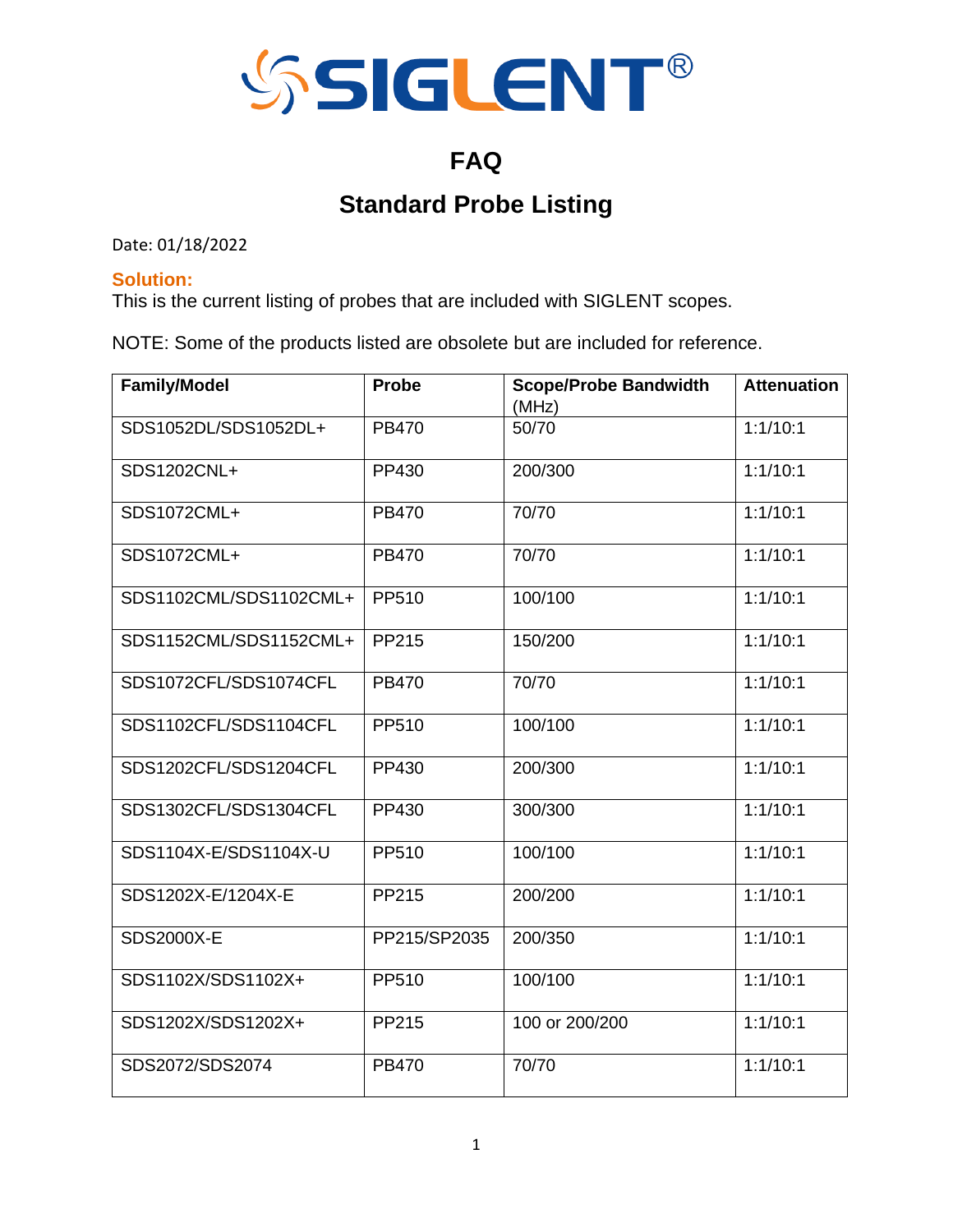

| <b>Family/Model</b>                                         | <b>Probe</b> | <b>Scope/Probe Bandwidth</b><br>(MHz) | <b>Attenuation</b> |
|-------------------------------------------------------------|--------------|---------------------------------------|--------------------|
| SDS2102/SDS2104                                             | PP510        | 70/100                                | 1:1/10:1           |
| SDS2202/SDS2204                                             | PP430        | 200/300                               | 1:1/10:1           |
| SDS2302/SDS2304                                             | PP430        | 300/300                               | 1:1/10:1           |
| SDS2072X/SDS2074X                                           | <b>PB470</b> | 70/70                                 | 1:1/10:1           |
| SDS2102X/SDS2104X                                           | PP510        | 100/100                               | 1:1/10:1           |
| SDS2202X/SDS2204X                                           | SP2030A      | 200/300                               | 10:1               |
| SDS2302X/SDS2304X                                           | SP2030A      | 300/300                               | 10:1               |
| SDS2102X Plus/SDS2104X<br>Plus/SDS2204X Plus                | PP215        | 100 200/200                           | 1:1/10:1           |
| SDS2354X Plus                                               | SP2035A      | 350/350                               | 10:1               |
| SDS5032X/SDS5034X<br>SDS5052X/SDS5054X<br>SDS5102X/SDS5104X | SP3050A      | 350 500 1 GHz/500                     | 10:1               |
| SDS6054A/SDS6104A/<br><b>SDS6204A</b>                       | SP3050A      | 500 1 2 GHz/500                       | 10:1               |
| <b>SHS806</b>                                               | <b>PB470</b> | 60/70                                 | 1:1/10:1           |
| <b>SHS810</b>                                               | PP510        | 100/100                               | 1:1/10:1           |
| <b>SHS815</b><br><b>SHS820</b>                              | PP215        | 150/200<br>200/200                    | 1:1/10:1           |
| <b>SHS1062</b>                                              | <b>PB925</b> | 60/250                                | 10:1               |
| <b>SHS1102</b>                                              | <b>PB925</b> | 100/250                               | 10:1               |